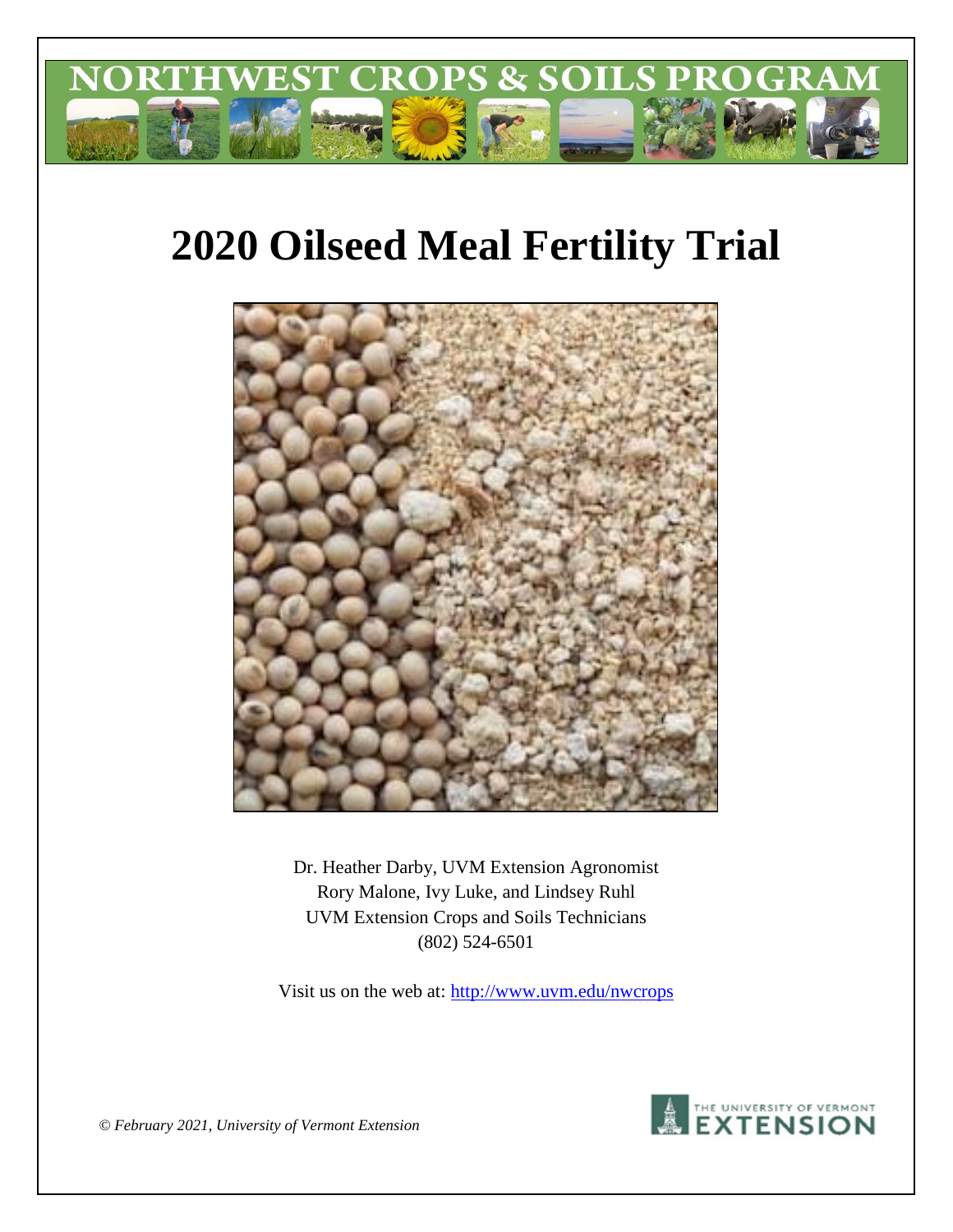#### **2020 OILSEED MEAL FERTILITY TRIAL Dr. Heather Darby, University of Vermont Extension heather.darby[at]uvm.edu**

Oilseed meal can provide a source of plant-derived nitrogen fertilizers. Agronomic research is needed to help farmers implement these alternative fertility sources. Seed meals are a high-protein byproduct of seed oil extraction from crops such as soybean, canola, sunflower, hemp, and peanut. While a byproduct, seed meals still retain nutrient value after oil extraction, and are high in protein. Hence, seed meals are often utilized as livestock feed. Seeds meals can also be used as organic soil amendments and can act as organic fertility sources to farmers. In order to examine the efficacy of several seed meals as fertilizers, the University of Vermont Extension Northwest Crop and Soils (NWCS) Program conducted a trial in the 2020 field season and evaluated sweet corn yield and soil nitrate-N  $(NO<sub>3</sub>)$  levels following soil amendment with various oilseed meals.

## **MATERIALS AND METHODS**

The trial was established at Borderview Research Farm in Alburgh, VT in the 2020 field season to assess the effectiveness of oilseed meals as fertility amendments in sweet corn (Table 1). The experimental design was a randomized complete block with four replicates. The previous crop was silage corn and plot dimensions were 10' x 20' and the soil type was Covington silty clay loam, with 0-3% slopes. Treatments included feed grade soybean meal (Blue Seal, Kent Nutrition Group, Muscatine, IA), cold pressed soybean meal from Borderview Research Farm (Alburgh, VT), peanut meal (LD Oliver Seed Company, Milton, VT), cold pressed hemp meal (Borderview Research Farm), cold pressed canola meal (Borderview Research Farm), urea (46-0-0), a split-application urea treatment, and an untreated control. To obtain oilseed meal from soybean, hemp, and canola, the seed were cleaned with a Clipper M2B cleaner (A.T. Ferrell, Bluffton, IN), and the oilseed was extruded with an AgOil M70 cold-press oil mill (Mondovi, WI).

|                                                                   | <b>Borderview Research Farm Alburgh, VT</b> |
|-------------------------------------------------------------------|---------------------------------------------|
| Soil type                                                         | Covington silty clay loam, 0-3% slopes      |
| Previous crop                                                     | Corn                                        |
| Planting date                                                     | $5-J$ un                                    |
| Plot size (feet)                                                  | $10 \times 20$                              |
| Replicates                                                        | 4                                           |
| Sweet corn variety                                                | Delectable (F1, 80-day RM)                  |
| Sweet corn seeding rate (seeds $ac^{-1}$ )                        | 22,000                                      |
| Fertilizer treatment application rate (lbs $N$ ac <sup>-1</sup> ) | 100                                         |
| Harvest date                                                      | $20-Aug$                                    |

| Table 1. Agronomic information for the meal fertility trial, Alburgh, VT, 2020. |  |  |  |
|---------------------------------------------------------------------------------|--|--|--|

Prior to planting the sweet corn, fertility treatments were broadcast by hand into the plots on 4-Jun at a rate that would supply 100 lbs nitrogen ac-1 based on the analysis, except for the split-application urea treatment, which was applied at a rate of 50 lbs nitrogen ac<sup>-1</sup>. On 5-Jun, the amendments were incorporated with a tine weeder and sweet corn (var 'Delectable F1', 80 RM) was planted with a 1750 John Deere corn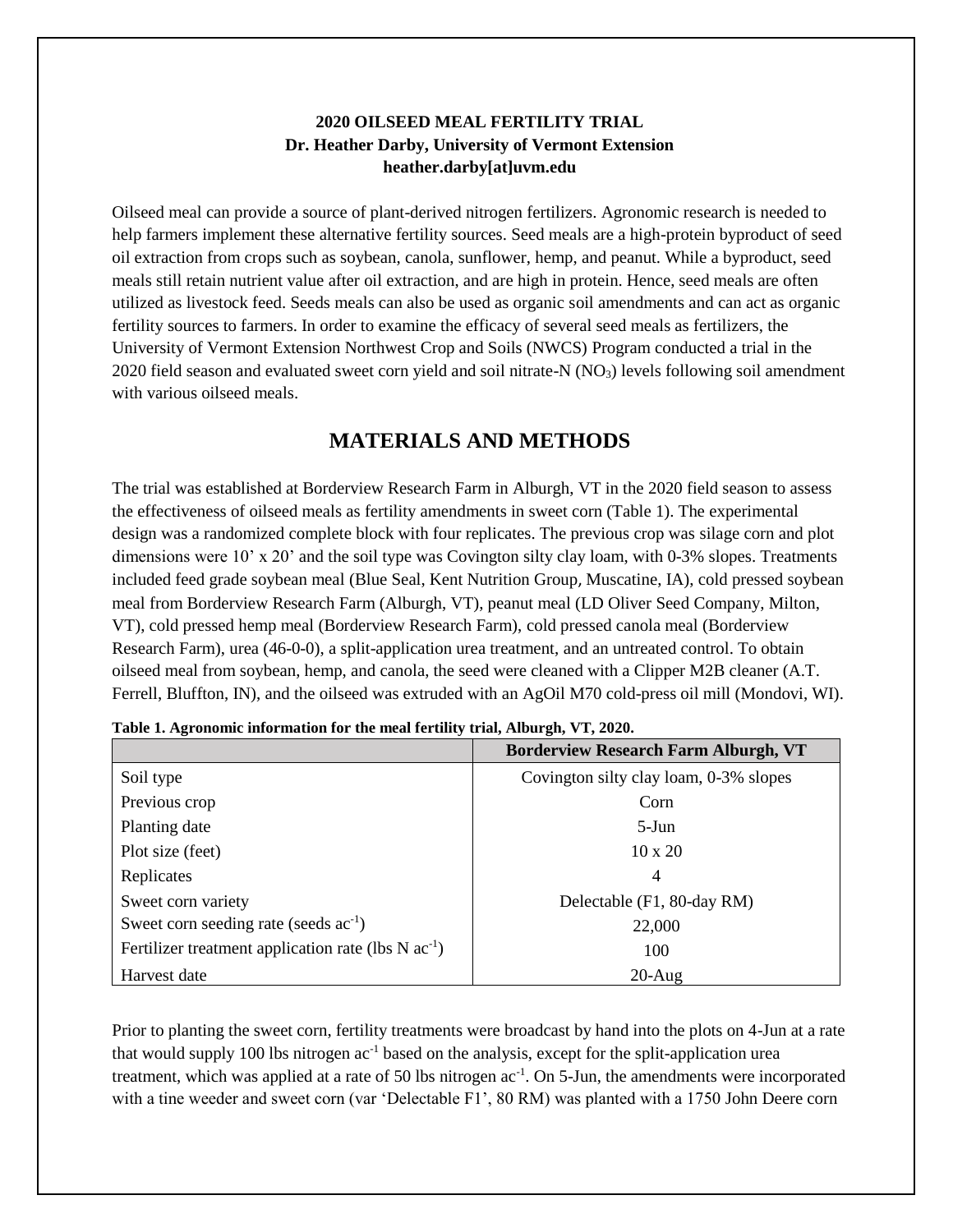planter at a rate of 22,000 seeds ac<sup>-1</sup>. On 7-Jul, a second application of urea was applied to the split application treatment plots to supply another rate of 50 lbs nitrogen ac<sup>-1</sup>. The nutrient content of oilseed meals were determined at the Dairy One Forage Testing Laboratory (Ithaca, New York) on 26-May. The nitrogen (N), phosphorus (P), and potassium (K) values are displayed by treatment in Table 2. The sweet corn was sprayed with three quarts Lumax® herbicide to reduce grasses and broadleaf weeds on 25-Jun. Soil samples were collected on 19-May before amendment application, at planting, then every two weeks until 18-Sep. Samples were analyzed for nitrate-N  $(NO<sub>3</sub>)$  at the University of Vermont's Agricultural and Environmental Testing Laboratory (Burlington, Vermont). Corn populations were counted by row prior to harvest. Corn was harvested by hand on 20-Aug from ten-foot sections of the center two rows, and the ears weighed in order to determine yield. The length of five ears and three ear diameters from each plot were measured.

| <b>Treatment</b>        |      | p            |      |
|-------------------------|------|--------------|------|
|                         |      | % dry matter |      |
| Canola meal             | 4.68 | 1.13         | 1.25 |
| Soybean meal-Borderview | 6.36 | 0.98         | 2.57 |
| Soybean meal-feed grade | 7.43 | 0.75         | 2.42 |
| Hemp meal               | 5.08 | 1.27         | 1.05 |
| Peanut meal             | 9.00 | 0.94         | 1.63 |
| Urea                    | 46   |              |      |

**Table 2. Nitrogen, phosphorus, and potassium by treatment on a dry matter basis.** 

Data were analyzed using a general linear model procedure of SAS (SAS Institute, 2008). Replications were treated as random effects, and treatments were treated as fixed. Mean comparisons were made using the Least Significant Difference (LSD) procedure where the F-test was considered significant, at p<0.10.

Variations in genetics, soil, weather, and other growing conditions can result in variations in yield and quality. Statistical analysis makes it possible to determine whether a difference between treatments is significant or whether it is due to natural variations in the plant or field. At the bottom of each table, a LSD value is presented for each variable (i.e. yield). Least Significant Differences (LSDs) at the 0.10 level of significance are shown. This means that when the difference between two treatments within a column is equal to or greater to the LSD value for the column, there is a real difference between the treatments 90% of the time. In the example to the right, treatment C was significantly different from treatment A, but not

from treatment B. The difference between C and B is 1.5, which is less than the LSD value of 2.0 and so these treatments were not significantly different in yield. The difference between C and A is equal to 3.0, which is greater than the LSD value of 2.0. This means that the yields of these treatments were significantly different from one another. Treatment B was not significantly lower than the top yielding treatment, indicated in bold. A lack of significant difference is indicated by shared letters.

| <b>Treatment</b> | Yield            |  |  |  |  |  |
|------------------|------------------|--|--|--|--|--|
| A                | 6.0 <sup>b</sup> |  |  |  |  |  |
| B                | $7.5^{ab}$       |  |  |  |  |  |
| C                | 9.0 <sup>a</sup> |  |  |  |  |  |
| LSD              | 2.0              |  |  |  |  |  |

## **RESULTS**

Weather data were recorded with a Davis Instrument Vantage Pro2 weather station, equipped with a WeatherLink data logger at Borderview Research Farm in Alburgh, VT (Table 3). The 2020 field season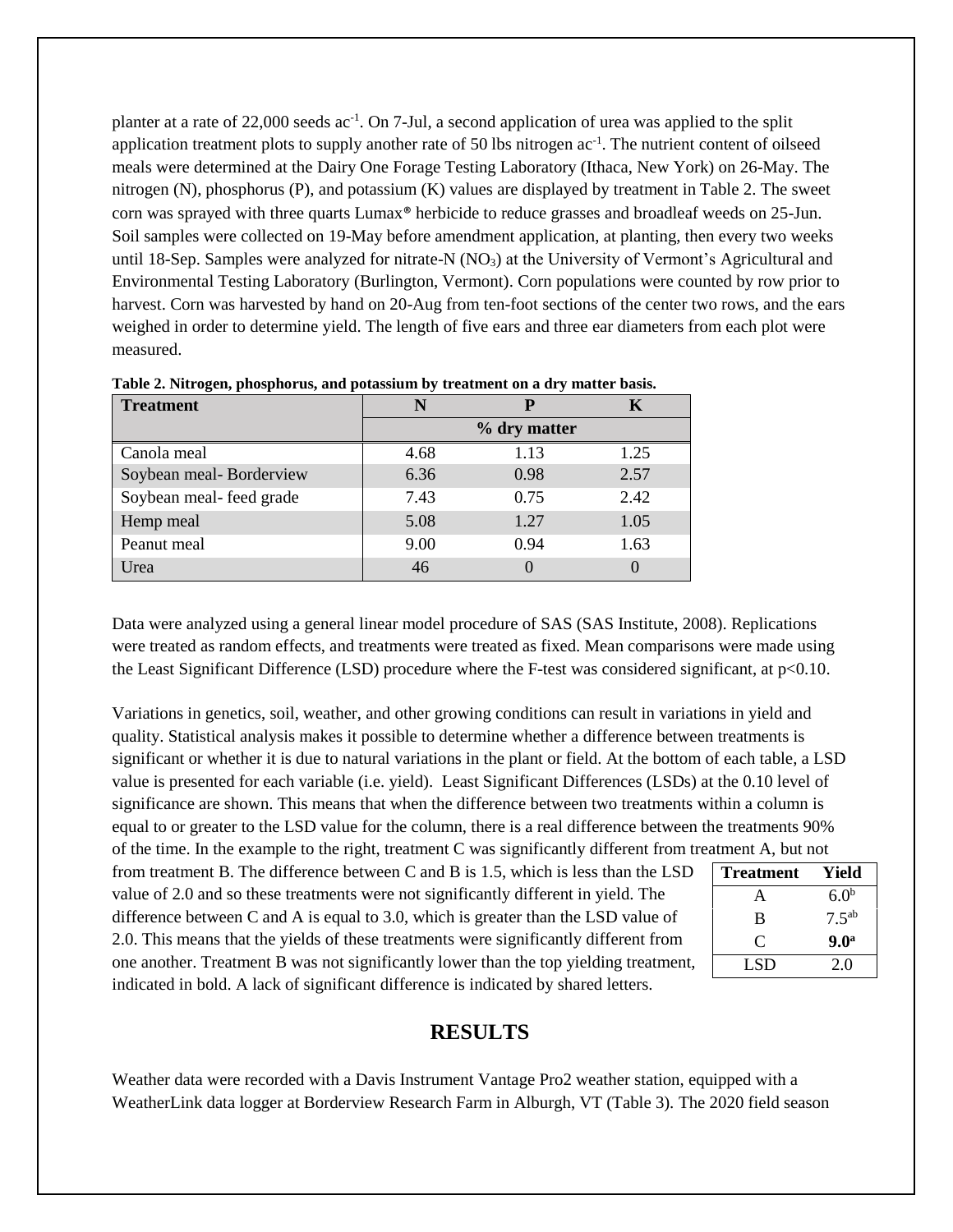saw increased Growing Degree Days (GDDs), especially in July, which had had 751 GDDs, 121 greater than the 30-year average. The summer had another record-setting July of high heat, with an average temperature of 74.8° F, 4.17° F above the normal. Temperatures were above average June-August, and precipitation was below average in June and July. Overall, 2187 GDDs accumulated June through August, 134 above the norm. There were 15.3 inches of precipitation during the growing season, 0.1 inches below the norm.

| Alburgh, VT                                  | June    | <b>July</b> | <b>August</b> | <b>September</b> |
|----------------------------------------------|---------|-------------|---------------|------------------|
| Average temperature $(^{\circ}F)$            | 66.9    | 74.8        | 68.8          | 59.2             |
| Departure from normal                        | 1.08    | 4.17        | 0.01          | $-1.33$          |
|                                              |         |             |               |                  |
| Precipitation (inches)                       | 1.86    | 3.94        | 6.77          | 2.75             |
| Departure from normal                        | $-1.77$ | $-0.28$     | 2.86          | $-0.91$          |
|                                              |         |             |               |                  |
| Growing Degree Days $(50^{\circ} \text{ F})$ | 516     | 751         | 584           | 336              |
| Departure from normal                        | 35      | 121         |               | $-24$            |

**Table 3. Temperature and precipitation summary for Alburgh, VT, 2020.**

Based on weather data from a Davis Instruments Vantage Pro2 with WeatherLink data logger. Historical averages are for 30 years of NOAA data (1981-2010) from Burlington, VT.

Sweet corn yields, populations per acre, and ear lengths and widths did not statistically differ by treatment (Table 4). The average trial sweet corn yield was  $11,364$  lbs ac<sup>-1</sup> (5.68 tons ac<sup>-1</sup>). While ear lengths and widths were not statistically different by treatment, the split application of urea treatment had the largest corn dimensions, and it also had statistically greater soil nitrate levels at several dates. Soil nitrate concentrations are shown below in Table 5. By 12-Jun, all treatments had reached 25ppm, which is considered sufficient for producing high yielding sweet corn.

| <b>Treatment</b>       | <b>Population</b> | <b>Yield</b>           |                | Ear length | Ear width |
|------------------------|-------------------|------------------------|----------------|------------|-----------|
|                        | plants $ac^{-1}$  | $lbs$ ac <sup>-1</sup> | tons $ac^{-1}$ | cm         | $\rm cm$  |
| Canola                 | 8004              | 9845                   | 4.92           | 33.1       | 6.54      |
| Control                | 7841              | 12589                  | 6.29           | 33.2       | 6.38      |
| Hemp                   | 8004              | 12807                  | 6.40           | 33.8       | 6.75      |
| Peanut                 | 7786              | 11369                  | 5.68           | 33.0       | 6.54      |
| Soybean (feed-grade)   | 7786              | 11587                  | 5.79           | 32.4       | 6.67      |
| Soybean (Borderview)   | 8222              | 10411                  | 5.21           | 33.7       | 6.83      |
| Split application urea | 7296              | 10759                  | 5.38           | 35.5       | 7.08      |
| Urea                   | 6153              | 11543                  | 5.77           | 34.0       | 6.33      |
| LSD $(0.10)$ †         | NS <sup>t</sup>   | <b>NS</b>              | <b>NS</b>      | <b>NS</b>  | <b>NS</b> |
| <b>Trial Mean</b>      | 7637              | 11364                  | 5.68           | 33.6       | 6.64      |

**Table 4. Seed meal fertility harvest results, Alburgh, VT 2020.** 

 $\textsuperscript{\textit{t}}$  LSD- Least significant difference at the p=0.10 level.

‡NS- Not significant at the p=0.10 level.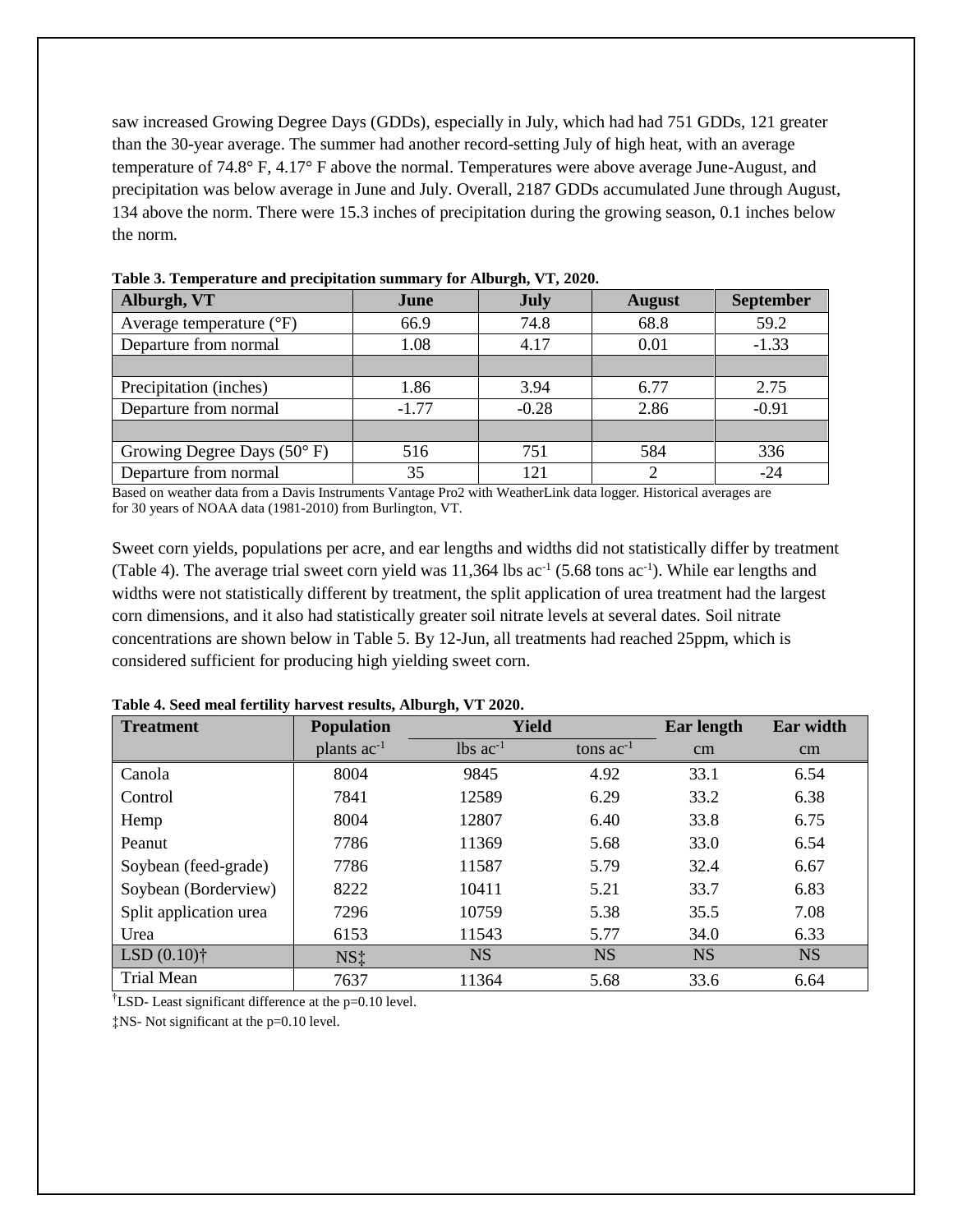|                                             | Nitrate (mg $N$ kg <sup>-1</sup> ) |           |           |           |                      |                    |           |                       |
|---------------------------------------------|------------------------------------|-----------|-----------|-----------|----------------------|--------------------|-----------|-----------------------|
| <b>Treatment</b>                            | $19$ -May                          | $12-Jun$  | $9-Jul$   | $24$ -Jul | $6-Aug$              | $20$ -Aug          | $3-Sep$   | $18-Sep$              |
| Canola                                      | 11.8                               | 35.7      | 81.2      | 43.9      | $14.3$ <sup>ct</sup> | $16.3^{bc}$        | 13.1      | 20.9 <sup>bc</sup>    |
| Control                                     | 12.6                               | 43.6      | 60.8      | 32.0      | 10.1 <sup>c</sup>    | 8.83c              | 8.75      | 18.6 <sup>c</sup>     |
| Hemp                                        | 13.8                               | 39.9      | 99.7      | 49.3      | 21.7 <sup>abc</sup>  | 17.8 <sup>bc</sup> | 14.0      | $22.5^{bc}$           |
| Peanut                                      | 19.2                               | 43.2      | 111       | 51.9      | $19.4^{bc}$          | $19.5^{bc}$        | 21.0      | $33.5^{\circ}$        |
| Soybean (feed-grade)                        | 12.0                               | 37.1      | 73.0      | 48.7      | $31.2^{ab}$          | $19.4^{bc}$        | 15.7      | $28.7^{ab}$           |
| Soybean (Borderview)                        | 12.2                               | 49.4      | 88.7      | 46.2      | 11.0 <sup>c</sup>    | $14.1^\circ$       | 11.2      | $21.1^{bc}$           |
| Split application urea                      | 14.7                               | 48.5      | 108       | 83.9      | 34.8 <sup>a</sup>    | 35.7 <sup>a</sup>  | 30.3      | $35.8^{a}$            |
| Urea                                        | 12.9                               | 49.5      | 108       | 42.0      | 29.9 <sup>ab</sup>   | $26.5^{ab}$        | 12.7      | $27.8$ <sup>abc</sup> |
| $LSD(0.10)$ <sup><math>\dagger</math></sup> | <b>NS</b> §                        | <b>NS</b> | <b>NS</b> | <b>NS</b> | 15.2                 | 10.7               | <b>NS</b> | 9.27                  |
| Sample date mean                            | 13.7                               | 43.3      | 91.3      | 49.7      | 21.6                 | 19.7               | 15.8      | 26.1                  |

**Table 5: Soil nitrate concentrations by seed meal fertility treatment and date, Alburgh, VT 2020.** 

<sup>†</sup>Treatments within a column with the same letter are statistically similar.

‡LSD – Least significant difference.

§NS- Not significant.

Soil nitrate concentrations statistically differed by treatment on the 6-Aug, 20-Aug, and 18-Sep sampling dates (Table 5, Figure 1). On all three dates the split application urea treatment had the highest soil nitrate levels, at 34.8, 35.7, and 35.8 mg N kg<sup>-1</sup> respectively. On 6-Aug the hemp  $(21.7 \text{ mg N kg}^{-1})$  and feed-grade soybean meal  $(31.2 \text{ mg N kg}^{-1})$  were statistically similar to the split application urea, though the hemp was similar to the control (10.1 mg N kg<sup>-1</sup>). On 20-Aug the urea (26.5 mg N kg<sup>-1</sup>) was statistically similar to the split application urea, and on 18-Sep the peanut meal  $(33.5 \text{ mg N kg}^{-1})$ , feed grade soybean meal  $(28.7 \text{ mg})$ N kg<sup>-1</sup>), and urea (27.8 mg N kg<sup>-1</sup>) were similar, though the urea treatment was similar to the control (18.6 mg N kg<sup>-1</sup>) as well. This indicates that the organic oilseed meal amendments can be suitable as a substitute for fertilizers like urea.

Early on the urea had the higher soil nitrate-N levels, at 49.5 mg N kg<sup>-1</sup> on 12-Jun, then fell behind other treatments (See Figure 1). All treatments hit their nitrate-N concentration peak on 9-Jul, with peanut meal the highest at 111 mg N kg<sup>-1</sup>, followed by urea (108 mg N kg<sup>-1</sup>) and split application urea (108 mg N kg<sup>-1</sup>). After 9-Jul, the split application urea treatment surpassed the other treatments for the rest of the season. Several treatments had a peak on 20-Aug instead of a consistent decline in nitrate-N concentrations from July to 20-Aug. These were: canola, peanut, Borderview soybean, and split application urea. These treatments show potential to provide a sustained release of nitrogen lasting later into the growing season.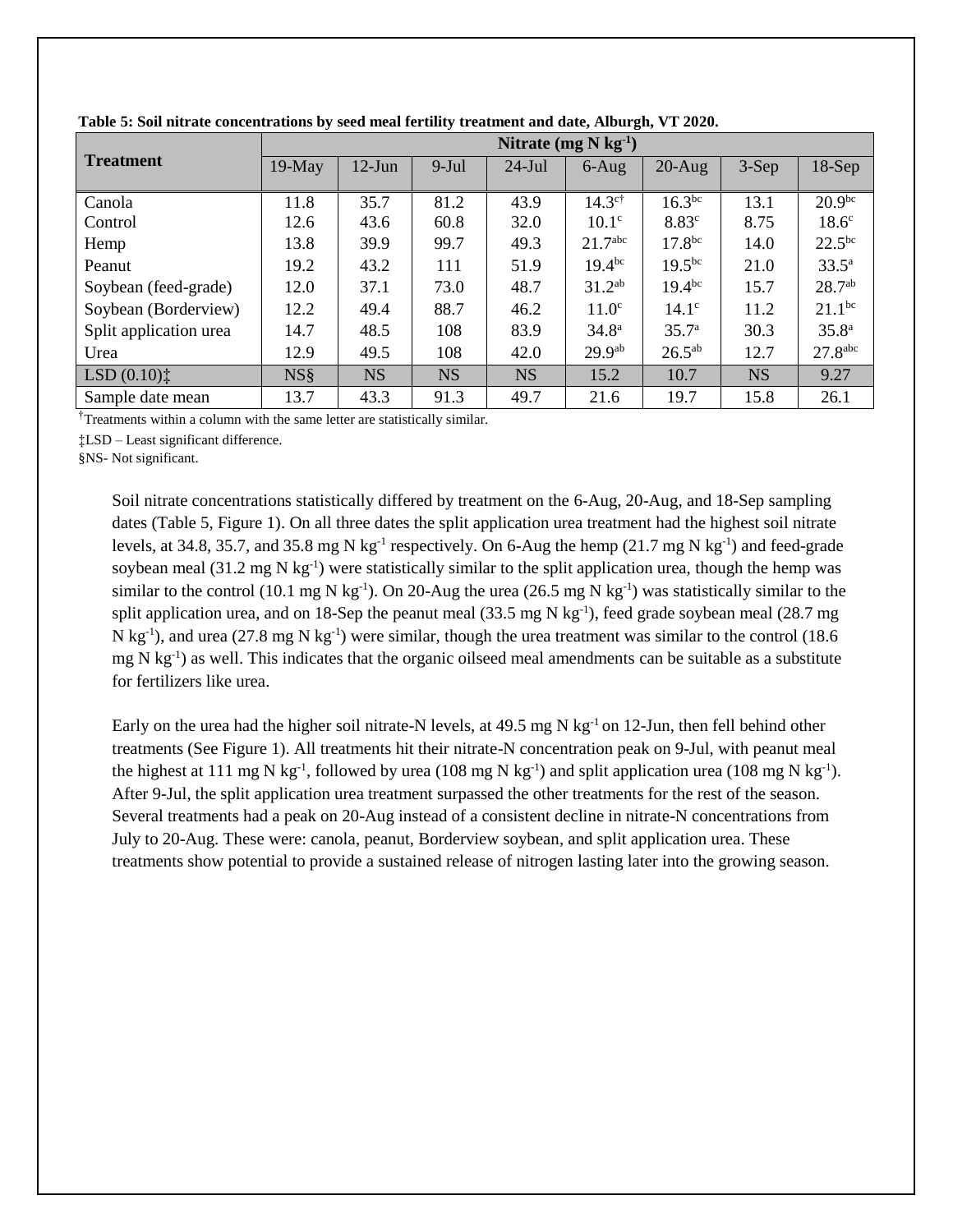

**Figure 1: Soil nitrate-N concentrations from 19-May to 18-Sep, Alburgh, VT, 2020.** 

### **DISCUSSION**

This study suggests that oilseeds meals have the potential to deliver adequate N to crops. After 12-Jun, all nitrate concentrations were above 25ppm, which is required at the critical uptake period of corn in order to meet the nitrogen demand of the crop for the season. Sweet corn was used as a test crop since it requires significant amounts of N to produce high yields. Mineralization rates may have been increased this year due to the hot and dry July. In comparison to previous years, this July had 121 GDDs above average, while 2018 and 2019 had 88 and 76 GDDs above average respectively. Nitrate concentrations were highest this year in hemp meal (99.7 mg N kg<sup>-1</sup> instead of 80.4 and 108 in 2018 and 2019) and peanut meal (111 mg N kg<sup>-1</sup> instead of 56.9 and 82.3), but not for urea (108 mg N kg<sup>-1</sup> instead of 69.8 and 132). Different organic amendments could be implemented for different nutrient timing goals based on how they mineralize. For example, you could apply multiple organic amendments, one with more early-season mineralization, and one with more late-season mineralization, to achieve the desired nitrate-N throughout the growing season. This targeted approach can also help minimize excess nitrogen at the end of the season. Average end-ofthe-season nitrate this year was lower than last year. Nitrate increased from 15.8 to 26.1 mg N kg<sup>-1</sup> from 3-Sep to 18-Sep, while it was 33.5 mg N kg<sup>-1</sup> on 10-Sep in 2019, which was fertilized at the same rate.

These oilseed meal amendments generally have similar phosphorus concentrations to poultry manure, but higher nitrogen concentrations (Table 2). Poultry manure generally has N-P-Ks ranging from 3-2.5-1.5 to 6-4-3 and applying manures like poultry manure for nitrogen-based fertilization adds much more phosphorus than corn and vegetable systems can remove. Oilseed meal amendments could be used in place